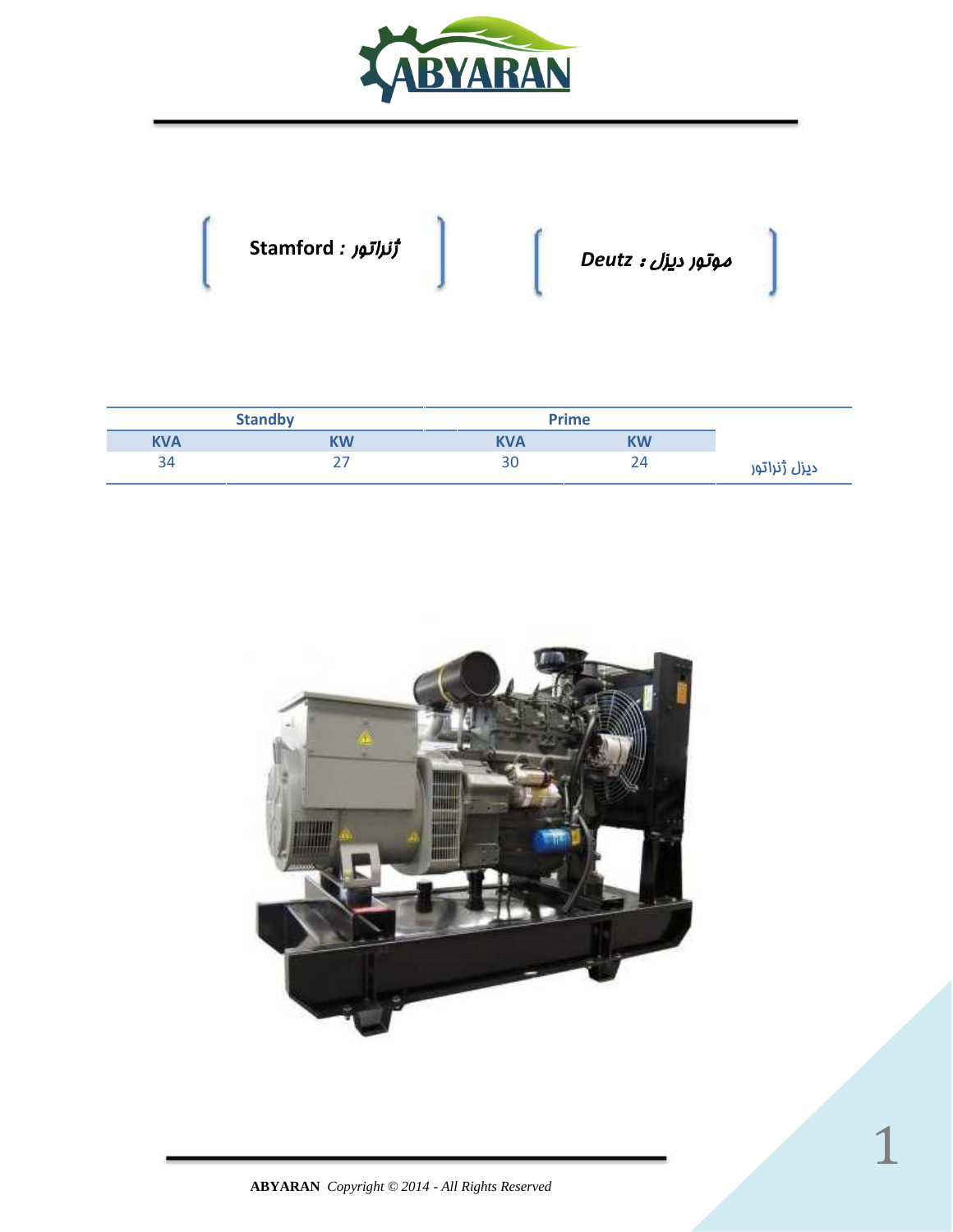

|                       | موتور ديزل       |                                 |
|-----------------------|------------------|---------------------------------|
| Manufacturer          | Deutz            | توليد كننده                     |
| <b>Type</b>           | $D226B-3D$       | تيپ                             |
| Number of cylinders   | $\mathfrak{Z}$   | تعداد سيلندر ها                 |
| Cylinder arrangement  | Vertical in-line | آرایش سیلندر ما                 |
| Cycle                 | 4 stroke         | جرفه                            |
| Aspiration            | Natural          | سيستم تنفس                      |
| Bore × Stroke, mm     | 105X 120         | قطر سيلندر $\times$ كورس پيستون |
| Displacement, Liters  | 3                | جا بہ جاپے                      |
| <b>Speed Governor</b> | Mechanical       | سرعت گاورنر                     |
| <b>Cooling System</b> | water-cooled     | سيستم فنك كننده                 |
| <b>Starter Motor</b>  | 24V              | استارتر موتور                   |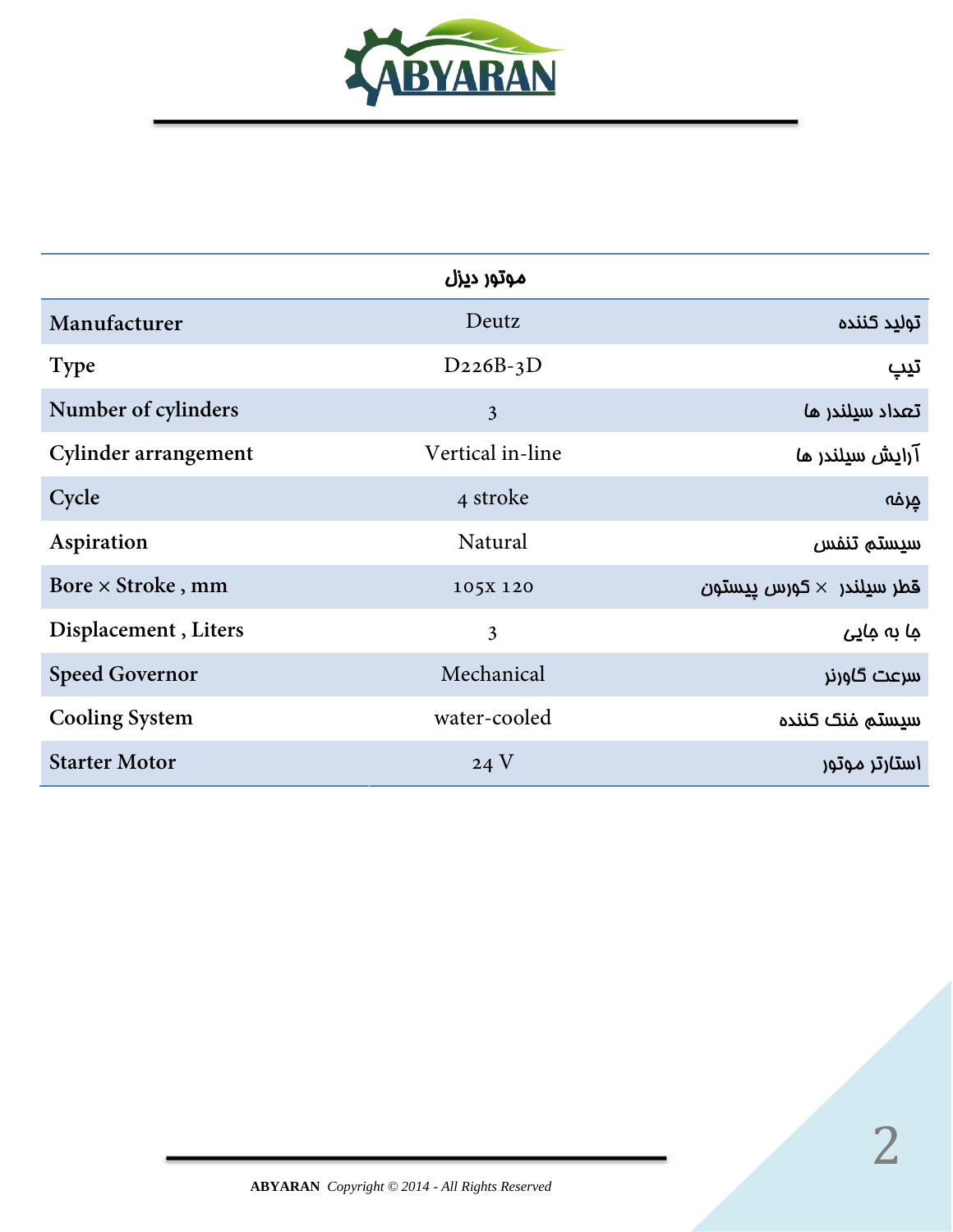

|                                 | ژنراتور                 |                                |
|---------------------------------|-------------------------|--------------------------------|
| Manufacturer                    | Stamford                | توليد كننده                    |
| <b>Type</b>                     | PI 144G                 | تيپ                            |
| <b>Exciter type</b>             | Brushless, Self-excited | نوع کانتر                      |
| Power factor                    | 0.8                     | ضريب قدرت                      |
| Voltage Adjust range            | $\geq$ 5%               | ممدوده تنظيم ولتا <del>ز</del> |
| <b>Voltage Regulation NL-FL</b> | $\leq \pm 1\%$          | مقررات ولتار NL-FL             |
| Speed, Rpm                      | 1500                    | سرعت                           |
| <b>Insulation class</b>         | H                       | كلاس عايق                      |
| Protection class                | IP23                    | كلاس مفاظتى                    |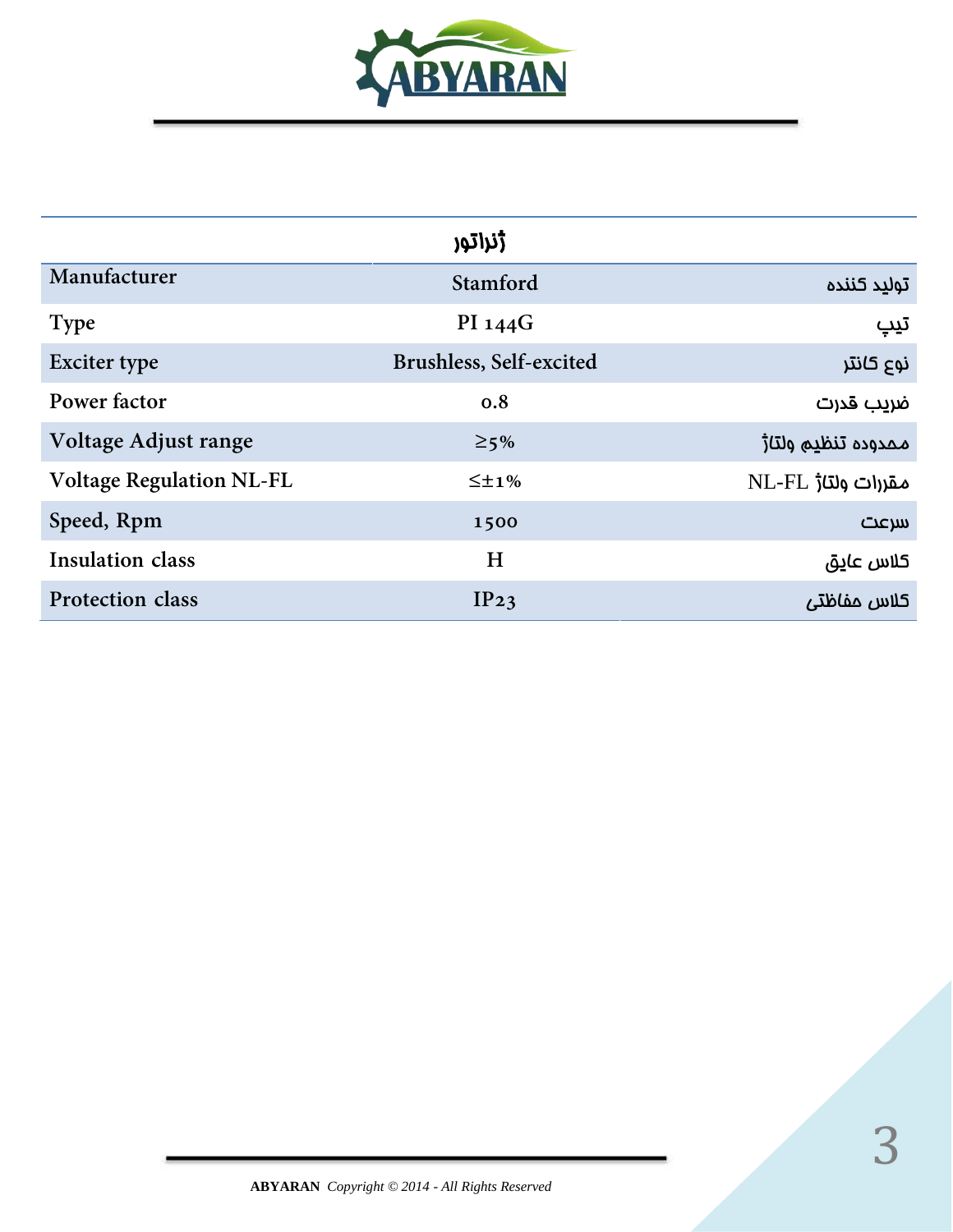# ENGINE SPECIFICATION

## **DEUTZ Diesel Engine**

#### **Technical Data**

| <b>Engine Model</b>                   | D226B-3D                |
|---------------------------------------|-------------------------|
| Number of Cylinders                   | 3                       |
| Cylinder arrangement                  | Vertical in-line        |
| Cycle                                 | 4 stroke                |
| Aspiration                            | Natural                 |
| Bore×Stroke (mm×mm)                   | 105x 120                |
| Displacement (Liter)                  | 3                       |
| Prime Power/Speed (kW/rpm)            | 24/1500                 |
| Standby Power/Speed (kW/rpm)          | 27/1500                 |
| Speed Governor                        | Mechanical              |
| Cooling System                        | water-cooled            |
| Speed Stability (%)                   | ≤5%                     |
| Fuel Consumption at 100% Load (g/kWh) | $\leq$ 208 (at 1500RPM) |
| <b>Starter Motor</b>                  | 24 V                    |
| Alternator                            | 24 V                    |